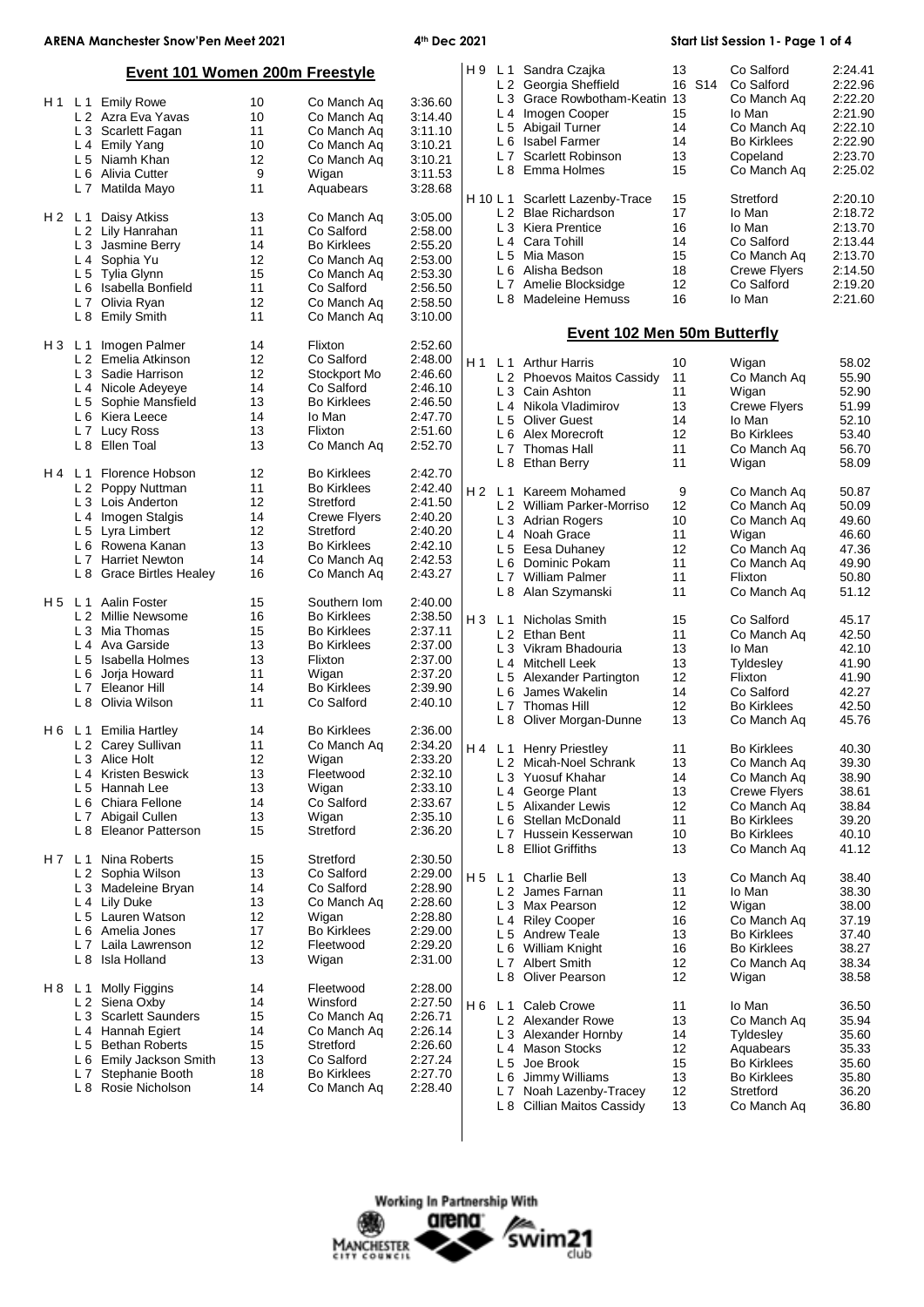| ARENA Manchester Snow'Pen Meet 2021 |                |                                                    |              | 4th Dec 2021                      |                |     |       | Start List Session 1 - Page 2 of 4          |                   |                                           |                |
|-------------------------------------|----------------|----------------------------------------------------|--------------|-----------------------------------|----------------|-----|-------|---------------------------------------------|-------------------|-------------------------------------------|----------------|
|                                     |                | H 7 L 1 Danial Bafi<br>L 2 Eran Fernando           | 13<br>16     | Co Manch Aq<br>Co Manch Aq        | 35.04<br>34.88 |     |       | H6 L1 Emily Yang<br>L 2 Connie Fell         | 10<br>11          | Co Manch Aq<br><b>Bo Kirklees</b>         | 39.08<br>38.80 |
|                                     |                | L 3 Ben Roberts                                    | 16           | Io Man                            | 34.60          |     |       | L 3 Betsy Lloyd                             | 9                 | Wigan                                     | 38.40          |
|                                     |                | L 4 Luke Aitken                                    | 13           | Co Salford                        | 34.30          |     |       | L 4 Amy Creaser                             | 12                | <b>Bo Kirklees</b>                        | 37.60          |
|                                     |                | L 5 Charles Foster<br>L 6 Lachlan Munro            | 13<br>14     | lo Man<br><b>Bo Kirklees</b>      | 34.50<br>34.80 |     |       | L 5 Evie Kenyon<br>L 6 Lucy Shore           | 11<br>14          | <b>Bo Kirklees</b><br><b>Crewe Flyers</b> | 37.80<br>38.50 |
|                                     |                | L 7 Noah Critchley                                 | 14           | Stretford                         | 34.90          |     |       | L 7 Niamh Khan                              | 12                | Co Manch Aq                               | 39.08          |
|                                     |                | L 8 Eben Cousin                                    | 12           | <b>Bo Kirklees</b>                | 35.20          |     |       | L 8 Olivia Knox                             | 10                | Wigan                                     | 39.20          |
| H 8 L 1                             |                | Jaeden Lim                                         | 14           | Stretford                         | 34.30          |     | H7 L1 | Scarlett Fagan                              | 11                | Co Manch Aq                               | 37.50          |
|                                     |                | L 2 Tyler Atilman                                  | 14           | <b>Bo Kirklees</b>                | 33.30          |     |       | L 2 Camilla Holland                         | 10                | Wigan                                     | 37.30          |
|                                     |                | L 3 Aron Filakovszky                               | 20           | Co Manch Aq                       | 33.00          |     |       | L 3 Jasmine Berry                           | 14                | <b>Bo Kirklees</b>                        | 37.00          |
|                                     |                | L 4 James Fothergill                               | 12           | Flixton                           | 32.29          |     |       | L 4 Daisy Newsome                           | 12                | <b>Bo Kirklees</b>                        | 36.90          |
|                                     |                | L 5 Lawrence Ndadaye                               | 15           | Stretford                         | 32.70          |     |       | L 5 Eleanor Fothergill                      | 10                | Flixton                                   | 36.90          |
|                                     |                | L 6 Henry King                                     | 15           | <b>Bo Kirklees</b>                | 33.30          |     |       | L 6 Ava Taylor                              | 13                | <b>Bo Kirklees</b>                        | 37.10          |
|                                     |                | L 7 Lewis Gilbert<br>L 8 Adam Shuttleworth         | 13<br>15     | Co Manch Aq<br>lo Man             | 33.40<br>34.30 |     |       | L 7 Robyn Butterworth<br>L 8 Azra Eva Yavas | 13<br>10          | Aquabears<br>Co Manch Aq                  | 37.44<br>37.50 |
| H9 L1                               |                | <b>Bobby Hulme</b>                                 | 15           | Co Manch Aq                       | 31.18          | H 8 |       | L 1 Amber Cowgill                           | 11                | <b>Trafford Met</b>                       | 36.50          |
|                                     |                | L 2 Jack Plant                                     | 17           | Crewe Flyers                      | 30.82          |     |       | L 2 Ellen Jones                             | 10                | Wigan                                     | 36.30          |
|                                     |                | L 3 Caleb Waldermar                                | 13           | Fleetwood                         | 30.78          |     |       | L 3 Martha Davies                           | 14                | Co Manch Aq                               | 36.14          |
|                                     |                | L 4 Oscar Smith                                    | 15           | Co Manch Aq                       | 30.70          |     |       | L 4 Lily Hanrahan                           | 11                | Co Salford                                | 36.00          |
|                                     |                | L 5 Shea Whiteley                                  | 15           | Co Manch Aq                       | 30.74          |     |       | L 5 Amelie Pasquier                         | 13                | Co Manch Aq                               | 36.10          |
|                                     |                | L 6 Rhys Jenkins                                   | 16           | Co Salford                        | 30.80          |     |       | L 6 Evie Lambert                            | 14 S <sub>9</sub> | <b>Bo Kirklees</b>                        | 36.21          |
|                                     |                | L 7 Giorgio Oxby<br>L 8 Callum Mongan              | 16 S14<br>14 | Winsford<br>Aquabears             | 31.00<br>31.50 |     |       | L 7 Lourdes Barrant<br>L 8 Grace Tushingham | 11<br>10          | Stretford<br>Fleetwood                    | 36.40<br>36.70 |
|                                     |                |                                                    |              |                                   |                |     |       |                                             |                   |                                           |                |
| H 10 L 1                            |                | Ching Hin Chan                                     | 15           | <b>Crewe Flyers</b>               | 30.21          | H 9 | L 1   | Jessica Corder                              | 12                | Co Salford                                | 35.80          |
|                                     |                | L 2 Jacob Brookes                                  | 16<br>13     | Io Man<br>Co Salford              | 29.80<br>29.33 |     |       | L 2 Ellen Toal                              | 13<br>11          | Co Manch Ag<br>Wigan                      | 35.62<br>35.50 |
|                                     |                | L 3 Oli Bottomley<br>L <sub>4</sub> Oliver Osborne | 19           | Co Manch Aq                       | 28.96          |     |       | L 3 Maisie Lloyd<br>L 4 Imogen Jones        | 12                | <b>Bo Kirklees</b>                        | 35.20          |
|                                     |                | L 5 Ewan Weaver                                    | 15           | Aquabears                         | 29.21          |     |       | L 5 Poppy Mather                            | 12                | Wigan                                     | 35.50          |
|                                     |                | L 6 Benjamin Overland                              | 16           | Stretford                         | 29.60          |     |       | L 6 Emily Battye                            | 12                | <b>Bo Kirklees</b>                        | 35.60          |
|                                     |                | L 7 Toby Malkin                                    | 16           | Stretford                         | 30.00          |     |       | L 7 Isobel Tipple                           | 13                | Tyldesley                                 | 35.70          |
|                                     |                | L 8 Jackson Jardine                                | 14           | Copeland                          | 30.70          |     |       | L 8 Lucy Green                              | 13                | Co Manch Aq                               | 35.90          |
|                                     |                | Event 103 Women 50m Freestyle                      |              |                                   |                |     |       | H 10 L 1 Kate Murphy                        | 16                | Co Manch Aq                               | 34.91          |
|                                     |                |                                                    |              |                                   |                |     |       | L 2 Amber Aston                             | 12                | Aquabears                                 | 34.70          |
|                                     |                | H <sub>1</sub> L <sub>3</sub> Aniko Beharrie       | 9            | Tyldesley                         | 52.50          |     |       | L 3 Grace Birtles Healey                    | 16                | Co Manch Aq<br>Stretford                  | 34.62          |
|                                     |                | L 4 Emma Mcgarty                                   | 10           | Aquabears                         | 50.88          |     |       | L 4 Lucy Butt<br>L 5 Sadie Harrison         | 13<br>12          | Stockport Mo                              | 34.40<br>34.44 |
|                                     |                | L 5 Sophie Willitts                                | 11           | Wigan                             | 51.40          |     |       | L 6 Yasmin Papargiris                       | 12                | Co Salford                                | 34.67          |
|                                     |                |                                                    |              |                                   |                |     |       | L 7 Lucy Ross                               | 13                | Flixton                                   | 34.77          |
|                                     |                | H 2 L 1 Glorianna Moynihan                         | 9            | Co Manch Ag                       | 48.80          |     |       | L 8 Kiera Leece                             | 14                | Io Man                                    | 35.00          |
|                                     |                | L 2 Phoebe Vernon<br>L 3 Jasmine Wakelin           | 11<br>9      | Tyldesley<br>Co Salford           | 47.40<br>47.00 |     |       |                                             |                   |                                           |                |
|                                     |                | L 4 Gabriella Teasdale                             | 9            | Co Salford                        | 45.50          |     |       | H 11 L 1 Ella Banks                         | 14                | <b>Bo Kirklees</b>                        | 34.30          |
|                                     |                | L 5 Ada Cox                                        | 10           | Tyldesley                         | 46.30          |     |       | L 2 Anya Jolley                             | 13                | Wigan                                     | 33.90          |
|                                     |                | L 6 Isla Townend                                   | 10           | <b>Bo Kirklees</b>                | 47.40          |     |       | L 3 Francesca Teasdale                      | 12                | Co Salford                                | 33.85          |
|                                     | L 7            | Darcy Appleton                                     | 9            | Tyldesley                         | 48.10          |     |       | L 4 Isabella Bonfield                       | 11                | Co Salford                                | 33.70          |
|                                     |                | L 8 Isabel Redburn                                 | 10           | Co Manch Aq                       | 50.86          |     |       | L 5 Millie Newsome<br>L 6 Molly Marsh       | 16<br>14          | <b>Bo Kirklees</b><br><b>Bo Kirklees</b>  | 33.80<br>33.90 |
|                                     |                |                                                    |              |                                   |                |     |       | L 7 Lyra Limbert                            | 12                | Stretford                                 | 34.20          |
| H3 L1                               |                | <b>Emily Smith</b>                                 | 11           | Co Manch Aq                       | 45.00          |     |       | L 8 Lois Anderton                           | 12                | Stretford                                 | 34.30          |
|                                     |                | L 2 Clarissa Hampson                               | 9            | Wigan                             | 44.10          |     |       |                                             |                   |                                           |                |
|                                     |                | L 3 Lucy Atkiss                                    | 10           | Co Manch Aq                       | 43.61          |     |       | H 12 L 1 Harriet Newton                     | 14                | Co Manch Aq                               | 33.55          |
|                                     |                | L 4 Helena Teale                                   | 10           | <b>Bo Kirklees</b>                | 43.30          |     |       | L 2 Matilda Bird-McGowan                    | 13                | lo Man                                    | 33.40          |
|                                     |                | L 5 Josie Byrnes<br>L 6 Sarah Millington           | 12<br>10     | Co Manch Aq<br><b>Bo Kirklees</b> | 43.48<br>44.00 |     |       | L 3 Ellie Bellhouse-Smith                   | 14                | <b>Bo Kirklees</b>                        | 33.15          |
|                                     |                | L 7 Isobel Hurst                                   | 13           | Wigan                             | 44.90          |     |       | L 4 Eleanor Hill                            | 14                | <b>Bo Kirklees</b>                        | 32.93          |
|                                     |                | L 8 Mathilda Schrank                               | 9            | Co Manch Aq                       | 45.50          |     |       | L 5 Jorja Howard                            | 11                | Wigan                                     | 33.00          |
|                                     |                |                                                    |              |                                   |                |     |       | L 6 Tilly Collins                           | 12                | Wigan                                     | 33.30          |
| H4 L1                               |                | Martha Holt                                        | 10           | Wigan                             | 42.30          |     |       | L 7 Sumayyah Khahar                         | 12                | Co Manch Aq                               | 33.40          |
|                                     |                | L 2 Laura Mcgarty                                  | 12           | Aquabears                         | 42.16          |     |       | L 8 Astrid Carroll                          | 12                | <b>Bo Kirklees</b>                        | 33.61          |
|                                     |                | L 3 Emily Rowe                                     | 10           | Co Manch Aq                       | 40.90          |     |       | H 13 L 1 Bethany Turner-Priest              | 14                | lo Man                                    | 32.90          |
|                                     |                | L 4 Olivia Ryan                                    | 12           | Co Manch Aq                       | 40.34          |     |       | L 2 Florence Hobson                         | 12                | <b>Bo Kirklees</b>                        | 32.80          |
|                                     |                | L 5 Stephanie Cannavan                             | 12           | Aquabears                         | 40.50          |     |       | L 3 Freyja Kelly                            | 14                | Douglas                                   | 32.60          |
|                                     |                | L 6 Natasha Quashie                                | 12           | <b>Bo Kirklees</b>                | 41.00          |     |       | L 4 Sophie Mansfield                        | 13                | <b>Bo Kirklees</b>                        | 32.60          |
|                                     |                | L 7 Koyi So<br>L 8 India Morgan                    | 10<br>10     | Co Manch Aq<br>Wigan              | 42.22<br>43.13 |     |       | L 5 Isla Holland                            | 13                | Wigan                                     | 32.60          |
|                                     |                |                                                    |              |                                   |                |     |       | L 6 Amelie Bell                             | 15                | Co Manch Aq                               | 32.70          |
| H 5                                 | L 1            | Olivia Bate                                        | 12           | Aquabears                         | 40.10          |     |       | L 7 Aalin Foster<br>L 8 Stephanie Booth     | 15<br>18          | Southern Iom<br><b>Bo Kirklees</b>        | 32.90<br>32.90 |
|                                     |                | L 2 Rose Jameson                                   | 15           | Co Manch Aq                       | 40.00          |     |       |                                             |                   |                                           |                |
|                                     |                | L 3 Grace O'Malley                                 | 14           | Co Manch Aq                       | 39.85          |     |       |                                             |                   |                                           |                |
|                                     |                | L 4 Matilda Mayo                                   | 11           | Aquabears                         | 39.40          |     |       |                                             |                   |                                           |                |
|                                     |                | L 5 Amber Murphy<br>L 6 Daisy Atkiss               | 16<br>13     | Co Manch Aq<br>Co Manch Aq        | 39.74<br>39.95 |     |       |                                             |                   |                                           |                |
|                                     | L <sub>7</sub> | Alivia Cutter                                      | 9            | Wigan                             | 40.03          |     |       |                                             |                   |                                           |                |
|                                     |                | L 8 Layla Dolan                                    | 10           | Wigan                             | 40.10          |     |       |                                             |                   |                                           |                |
|                                     |                |                                                    |              |                                   |                |     |       |                                             |                   |                                           |                |

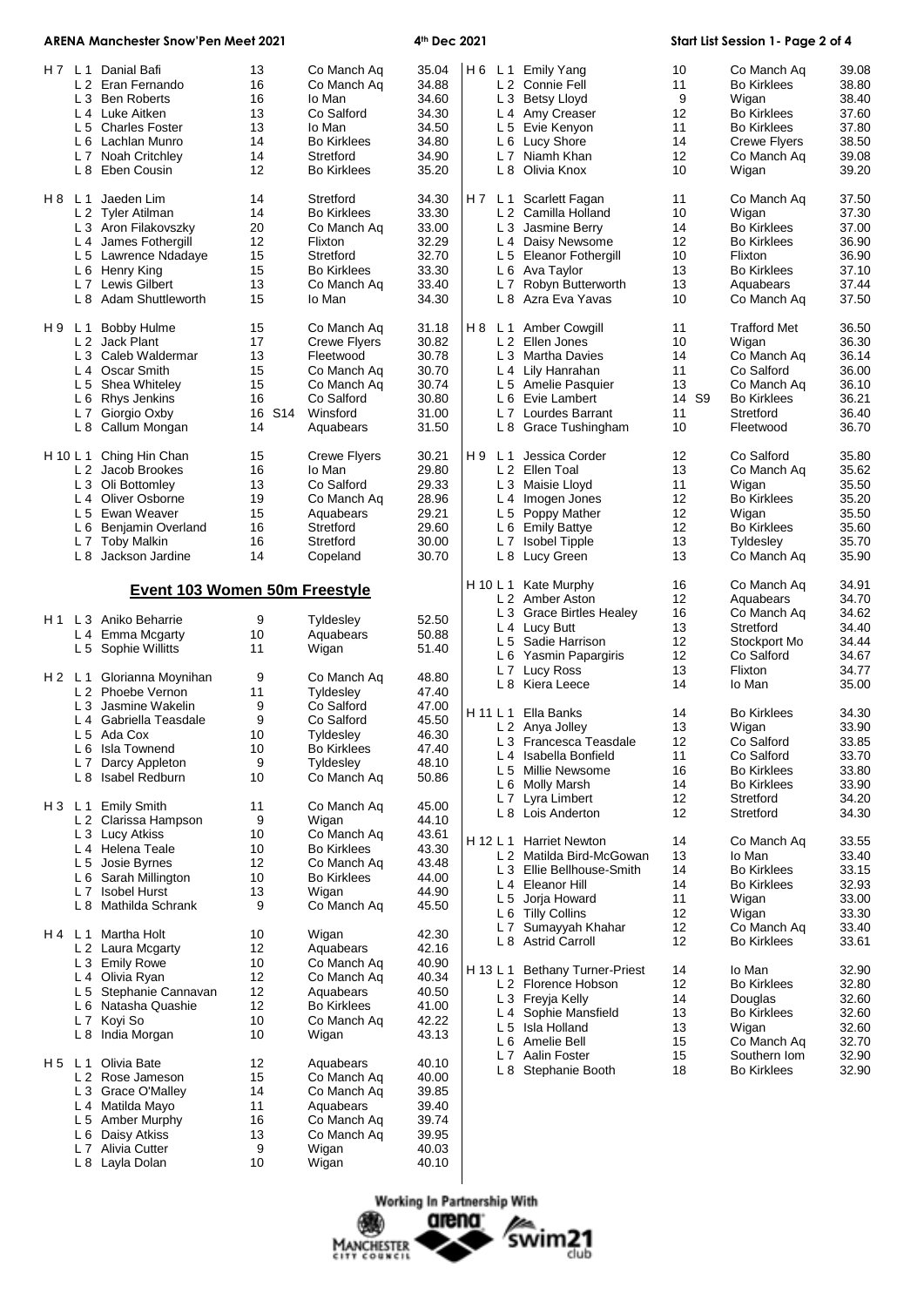| <b>ARENA Manchester Snow'Pen Meet 2021</b>                                                                                                                                                                         |                                                  | 4th Dec 2021                                                                                                                       |                                                                           |                |                | Start List Session 1- Page 3 of 4                                                                                                                                                                      |                                                       |                                                                                                                                         |                                                                                                 |
|--------------------------------------------------------------------------------------------------------------------------------------------------------------------------------------------------------------------|--------------------------------------------------|------------------------------------------------------------------------------------------------------------------------------------|---------------------------------------------------------------------------|----------------|----------------|--------------------------------------------------------------------------------------------------------------------------------------------------------------------------------------------------------|-------------------------------------------------------|-----------------------------------------------------------------------------------------------------------------------------------------|-------------------------------------------------------------------------------------------------|
| H 14 L 1 Chiara Fellone<br>L 2 Lucia Lesti<br>L 3 Madeleine Bryan<br>L 4 Katy Hughes<br>L 5 Gabrielle McCulloch<br>L 6 Molly Figgins<br>L 7 Anna Lucas<br>L 8 Eleanor Patterson                                    | 14<br>12<br>14<br>13<br>12<br>14<br>13<br>15     | Co Salford<br>Swinton<br>Co Salford<br>Fleetwood<br>Co Salford<br>Fleetwood<br>Co Salford<br>Stretford                             | 32.58<br>32.50<br>32.44<br>32.40<br>32.40<br>32.50<br>32.55<br>32.60      |                |                | H 2 L 1 William Palmer<br>L 2 Finley Townend<br>L 3 Oliver Carter<br>L <sub>4</sub> Thomas Firth<br>L 5 Elliot Griffiths<br>L 6 Phoevos Maitos Cassidy<br>L 7 Oliver Morgan-Dunne<br>L 8 Arthur Harris | 11<br>12<br>11<br>12<br>13<br>11<br>13<br>10          | Flixton<br><b>Bo Kirklees</b><br>Tyldesley<br><b>Bo Kirklees</b><br>Co Manch Aq<br>Co Manch Aq<br>Co Manch Aq<br>Wigan                  | 1:58.30<br>1:53.40<br>1:50.20<br>1:47.30<br>1:47.68<br>1:52.60<br>1:57.05<br>1:59.10            |
| H 15 L 1<br>Tia Malkin<br>L 2 Scarlett Tushingham<br>L 3 Imogen Palmer<br>L 4 Amelia Jones<br>L 5 Ellie Cowin<br>L 6 Janae Warmington<br>L 7 Scarlett Saunders<br>L 8 Emelia Atkinson                              | 14<br>13<br>14<br>17<br>13<br>14<br>15<br>12     | Stretford<br>Fleetwood<br>Flixton<br><b>Bo Kirklees</b><br>lo Man<br>Co Salford<br>Co Manch Aq<br>Co Salford                       | 32.30<br>32.30<br>32.20<br>32.20<br>32.20<br>32.28<br>32.30<br>32.37      | H 3            | L 1            | <b>Alexander Rowe</b><br>L 2 Alixander Lewis<br>L 3 Alexander Partington<br>L <sub>4</sub> Thomas Hill<br>L 5 Charlie Bell<br>L 6 Mitchell Leek<br>L 7 Henry Priestley<br>L 8 Dominic Pokam            | 13<br>12<br>12<br>12<br>13<br>13<br>11<br>11          | Co Manch Aq<br>Co Manch Aq<br>Flixton<br><b>Bo Kirklees</b><br>Co Manch Aq<br>Tyldesley<br><b>Bo Kirklees</b><br>Co Manch Aq            | 1:42.90<br>1:39.84<br>1:38.30<br>1:36.60<br>1:37.10<br>1:39.00<br>1:40.10<br>1:47.20            |
| H 16 L 1 Eleanor Hunt<br>L 2 Nina Roberts<br>L 3 Zara Butterworth<br>L <sub>4</sub> Abbie Unsworth<br>L 5 Isabella Holmes<br>L 6 Carey Sullivan<br>L 7 Poppy Nuttman<br>L 8 Bethan Roberts                         | 15<br>15<br>15<br>14<br>13<br>11<br>11<br>15     | <b>Crewe Flyers</b><br>Stretford<br>Aquabears<br>Wigan<br>Flixton<br>Co Manch Aq<br><b>Bo Kirklees</b><br>Stretford                | 32.09<br>31.90<br>31.80<br>31.58<br>31.76<br>31.90<br>32.00<br>32.10      |                | H4 L1          | James Farnan<br>L 2 Albert Smith<br>L 3 Andrew Teale<br>L 4 Luke Makin<br>L 5 Steiven Smith<br>L 6 Jimmy Williams<br>L 7 Charles Foster<br>L 8 Sky So                                                  | 11<br>12<br>13<br>13<br>13<br>13<br>13<br>12          | lo Man<br>Co Manch Aq<br><b>Bo Kirklees</b><br>Copeland<br>Co Salford<br><b>Bo Kirklees</b><br>lo Man<br>Co Manch Aq                    | 1:35.20<br>1:34.37<br>1:33.00<br>1:28.70<br>1:32.95<br>1:34.20<br>1:34.50<br>1:36.02            |
| Imogen Stalgis<br>H 17 L 1<br>L 2 Emilia Hartley<br>L 3 Scarlett Robinson<br>L 4 Emma Holmes<br>L 5 Caitlin Postolachi Suc<br>L 6 Mia Thomas<br>L 7 Jennifer Mcgarty<br>L 8 Faith Wood                             | 14<br>14<br>13<br>15<br>12<br>15<br>16<br>13     | <b>Crewe Flyers</b><br><b>Bo Kirklees</b><br>Copeland<br>Co Manch Aq<br>Co Salford<br><b>Bo Kirklees</b><br>Aquabears<br>Fleetwood | 31.50<br>31.30<br>31.19<br>31.09<br>31.10<br>31.21<br>31.30<br>31.50      |                |                | H 5 L 1 Callum Mongan<br>L 2 Lawrence Ndadaye<br>L 3 William Knight<br>L <sub>4</sub> Lewis Gilbert<br>L 5 Henry King<br>L 6 Zachary Bellhouse<br>L 7 Joe Brook<br>L 8 James Fothergill                | 14<br>15<br>16<br>13<br>15<br>14<br>15<br>12          | Aquabears<br>Stretford<br><b>Bo Kirklees</b><br>Co Manch Aq<br><b>Bo Kirklees</b><br>lo Man<br><b>Bo Kirklees</b><br>Flixton            | 1:25.40<br>1:22.90<br>1:21.60<br>1:20.90<br>1:21.50<br>1:22.30<br>1:23.80<br>1:25.70            |
| H 18 L 1 Georgia Cowgill<br>L 2 Georgia Sheffield<br>L 3 Charlotte Pate<br>L 4 Francesca Wright<br>L 5 Sandra Czajka<br>L 6 Chloe Aitken<br>L 7 Scarlett Lazenby-Trace<br>L 8 Alissa Boslem                        | 13<br>16 S14<br>15<br>16<br>13<br>16<br>15<br>13 | Trafford Met<br>Co Salford<br><b>Bo Kirklees</b><br><b>Bo Kirklees</b><br>Co Salford<br>Crewe Flyers<br>Stretford<br>Co Salford    | 31.00<br>30.56<br>30.33<br>30.10<br>30.24<br>30.53<br>30.80<br>31.03      |                |                | H6 L1 Ewan Weaver<br>L 2 Ehi Itua<br>L 3 Connor Mealin<br>L 4 Oscar Smith<br>L 5 Eber Clayton<br>L 6 Jacob Brookes<br>L 7 Giorgio Oxby<br>L 8 Luke Aitken                                              | 15<br>17<br>15<br>15<br>15<br>16<br>16<br>13          | Aquabears<br>Stretford<br>lo Man<br>Co Manch Aq<br>Co Manch Ag<br>lo Man<br>SB14 Winsford<br>Co Salford                                 | 1:19.05<br>1:17.30<br>1:16.00<br>1:13.90<br>1:15.11<br>1:17.20<br>1:17.58<br>1:20.18            |
| H 19 L 1 Karis Blake<br>L 2 Madeleine Hemuss<br>L 3 Gracie-Louise Potts<br>L 4 Hannah Egiert<br>L 5 Britney Makangou<br>L 6 Chloe Shaw<br>L7 Imogen Cooper<br>L 8 Abigail Turner                                   | 17<br>16<br>12<br>14<br>14<br>16<br>15<br>14     | Co Manch Ag<br>lo Man<br>Co Salford<br>Co Manch Aq<br>Co Salford<br>Wigan<br>lo Man<br>Co Manch Aq                                 | 29.92<br>29.64<br>29.32<br>29.19<br>29.31<br>29.59<br>29.80<br>29.99      |                |                | Event 105 Women 100m Butterfly<br>H1 L1 Grace O'Malley<br>L 2 Emily Smith<br>L 3 Camilla Holland<br>L 4 Daisy Atkiss<br>L 5 Harriet Newton<br>L 6 Niamh Khan                                           | 14<br>11<br>10<br>13<br>14<br>12                      | Co Manch Aq<br>Co Manch Aq<br>Wigan<br>Co Manch Ag<br>Co Manch Aq<br>Co Manch Aq                                                        | 1:57.04<br>1:48.00<br>1:43.50<br>1:43.00<br>1:43.30<br>1:43.50                                  |
| Mia Mason<br>H 20 L 1<br>L 2 Aimee Myers<br>L 3 Kiera Prentice<br>L 4 Maisie Hosking<br>L 5 Isabel Farmer<br>L 6 Alisha Bedson<br>L 7 Cara Tohill<br>L 8 Nicole Adeyeye                                            | 15<br>16<br>16<br>19<br>14<br>18<br>14<br>14     | Co Manch Aq<br>lo Man<br>lo Man<br>Co Manch Aq<br><b>Bo Kirklees</b><br>Crewe Flyers<br>Co Salford<br>Co Salford                   | 28.90<br>28.80<br>28.60<br>27.87<br>28.31<br>28.70<br>28.84<br>28.93      |                | L <sub>7</sub> | L 7 Emily Rowe<br>H 2 L 1 Lucy Atkiss<br>L 2 Ellen Jones<br>L 3 Lucy Green<br>L 4 Matilda Bird-McGowan<br>L 5 Evie Lambert<br>L 6 Olivia Knox<br>Sophie Mansfield<br>L 8 Ellen Toal                    | 10<br>10<br>10<br>13<br>13<br>14 S9<br>10<br>13<br>13 | Co Manch Aq<br>Co Manch Aq<br>Wigan<br>Co Manch Aq<br>lo Man<br><b>Bo Kirklees</b><br>Wigan<br><b>Bo Kirklees</b><br>Co Manch Aq        | 1:52.80<br>1:38.00<br>1:36.10<br>1:32.50<br>1:30.00<br>1:30.53<br>1:35.09<br>1:37.60<br>1:42.90 |
| Event 104 Men 100m Breaststroke<br><b>Maxwell Partington</b><br>H 1<br>L <sub>1</sub><br>L 2 Kareem Mohamed<br>L 3 Cain Ashton<br>L 4 Eesa Duhaney<br>L 5 Zachary Bedson<br>L 6 Oliver Guest<br>L 7 Alan Szymanski | 9<br>9<br>11<br>12<br>14<br>14<br>11             | Flixton<br>Co Manch Aq<br>Wigan<br>Co Manch Aq<br><b>Crewe Flyers</b><br>lo Man<br>Co Manch Aq                                     | 2:22.10<br>2:06.32<br>2:02.03<br>2:00.50<br>2:01.90<br>2:04.40<br>2:11.46 | H <sub>3</sub> | L <sub>1</sub> | Aalin Foster<br>L 2 Ellie Bellhouse-Smith<br>L 3 Millie Newsome<br>L 4 Imogen Stalgis<br>L 5 Laila Lawrenson<br>L 6 Amelie Bell<br>L 7 Lyra Limbert<br>L 8 Rowena Kanan                                | 15<br>14<br>16<br>14<br>12<br>15<br>12<br>13          | Southern Iom<br><b>Bo Kirklees</b><br><b>Bo Kirklees</b><br>Crewe Flyers<br>Fleetwood<br>Co Manch Aq<br>Stretford<br><b>Bo Kirklees</b> | 1:27.50<br>1:25.50<br>1:25.00<br>1:21.86<br>1:21.90<br>1:25.16<br>1:26.20<br>1:28.20            |